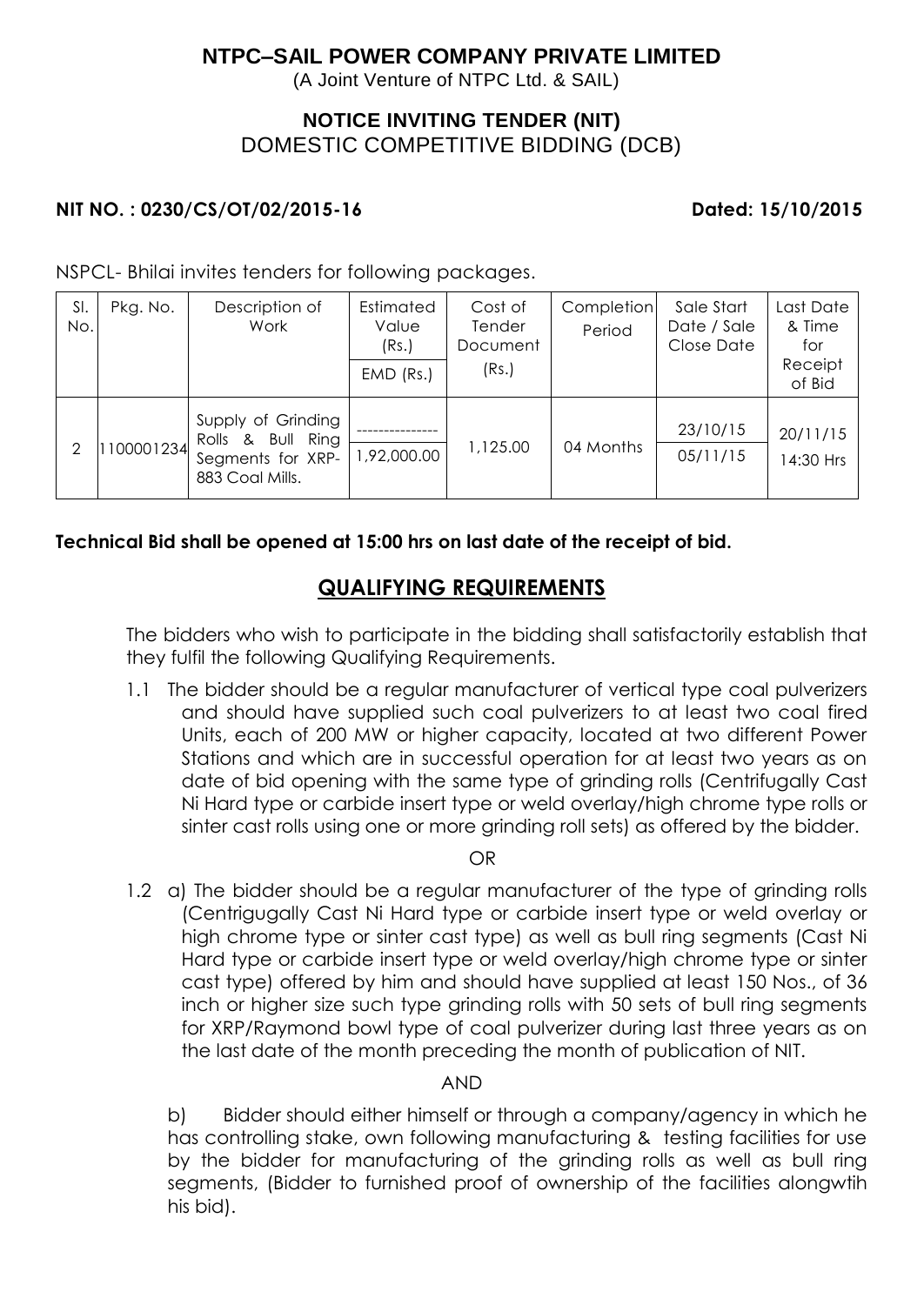## **Manufacturing Facilities :-**

- a) Induction/Cupola/Induction Arc furnace for melting iron of capacity 1.0 Ton and above.
- b) Centrifugal casting machine to accommodate grinding rolls of over 2500 Kg. (in case bidder is offering Ni-hard rolls).
- c) Machining facility for inside bore.

# **Testing Facilities :-**

- a) Chemical Composition testing.
- b) Magnetic particle testing machine.
- c) Hardness testing.
- d) Ultrasonic testing machine to check tread to core bond.
- e) Micro Structure testing.
- f) Ultrasonic testing machine to check tread thickness.
- g) Inside Micrometers to check inside taper measurement.
- h) Spectrometer/spectrogram.

### OR

1.3 The bidder should be a regular manufacturer of grinding rolls as well as bull ring segments for vertical type coal pulverizers and should have supplied at least fifty (50) Nos., of grinding rolls and seventeen (17) sets of bull ring segments for vertical type coal pulverizers and should have and ongoing collaboration/license agreement with a manufacturer who meets the qualifying requirements as stipulated at Clause 1.2 (a) above. In such a case bidder alongwith his collaborator shall furnish a Deed of Joint Undertaking (DJU) for successful performance of the grinding rolls and bull ring segments offered by him. Further bidder should have manufacturing and testing facilities as per 1.2 (b) above and shall offer only the type of grinding rolls (i.e. Centrifugally Cast Ni Hard type or carbide insert type or weld overlay/high chrome type or sinter cast type) as well as bull ring segments (i.e. Cast Ni Hard type or carbide insert type or high chrome type or sinter cast type) for which his collaborator is qualified.

## **NOTE**:-

Bidder is requested to clearly stipulate hereunder the rout under which the qualification is being sought. Bidder is also required to submit alongwith the bid all necessary documents to establish Bidder's qualification.

- 1.4 The average annual turnover of the Bidder, in the preceding three (3) completed financial years as on the date of bid opening, shall not be less than Rs.115 Lakhs. (Rupees One crore and fifteen lakhs only).
- 1.5 The Bidder must have experience of having successfully executed supply of vertical coal pulverisers/grinding elements for coal mills and should meet any one of the following criteria during the last seven (7) years ending with the last date of the month preceding the month of publication of NIT:
- a) Single (1) order of contract value not less than Indian Rupees 92 Lakhs.

OR

- b) Two (2) orders, each of contract value not less than Indian Rupees 57.5 Lakhs. OR
- c) Three (3) orders, each of contract value not less than Indian Rupees 46 Lakhs.